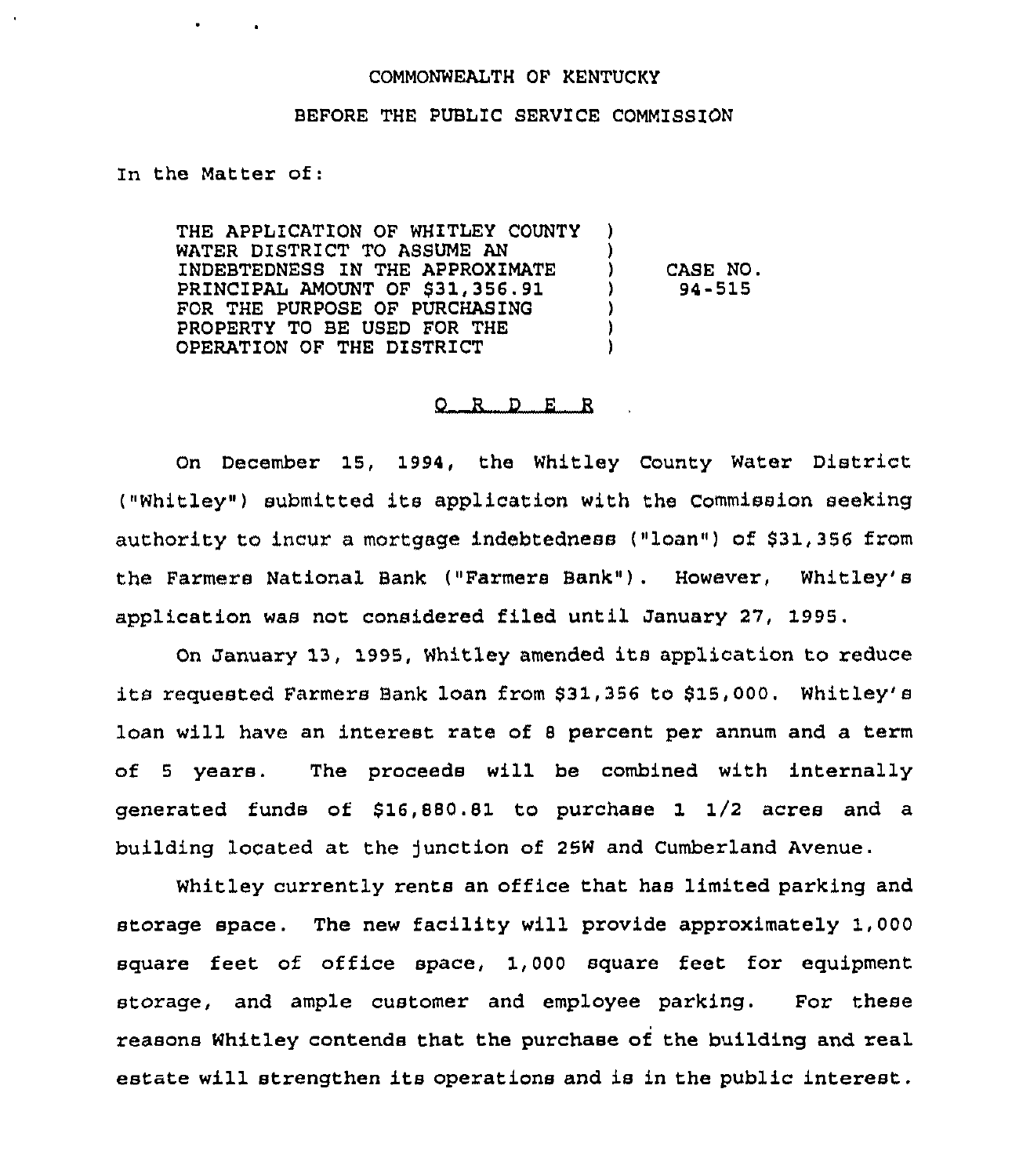The Commission, having considered the evidence of record and being otherwise sufficiently advised, finds that Whitley's proposal to obtain a \$15,000 loan from the Farmers Bank is for a lawful object within its corporate purpose, is necessary and appropriate for and consistent with the proper performance of its service to the public. It should therefore be approved.

IT IS THEREFORE ORDERED that:

 $\sim$   $\sim$   $\sim$   $\sim$ 

1. Whitley is authorized to obtain a 515,000 loan from the Farmers Bank, at an interest rate of <sup>8</sup> percent and term of 5 years.

2. Whitley shall agree only to such terms that have been set out in the application.

3. Whitley shall, within <sup>30</sup> days of its clcsing date, file with the Commission a statement setting forth the closing date or dates, the principal amount of the indebtedness, the interest rate, and a signed copy of the loan agreement.

The proceeds from the transactions authorized herein  $4.$ shall be used only for the lawful purposes set out in the application.

Nothing contained herein shall be construed as a finding of value for any purpose or as a warranty on the part of the Commonwealth of Kentucky or any agency thereof as to the securities authorized herein.

-2-